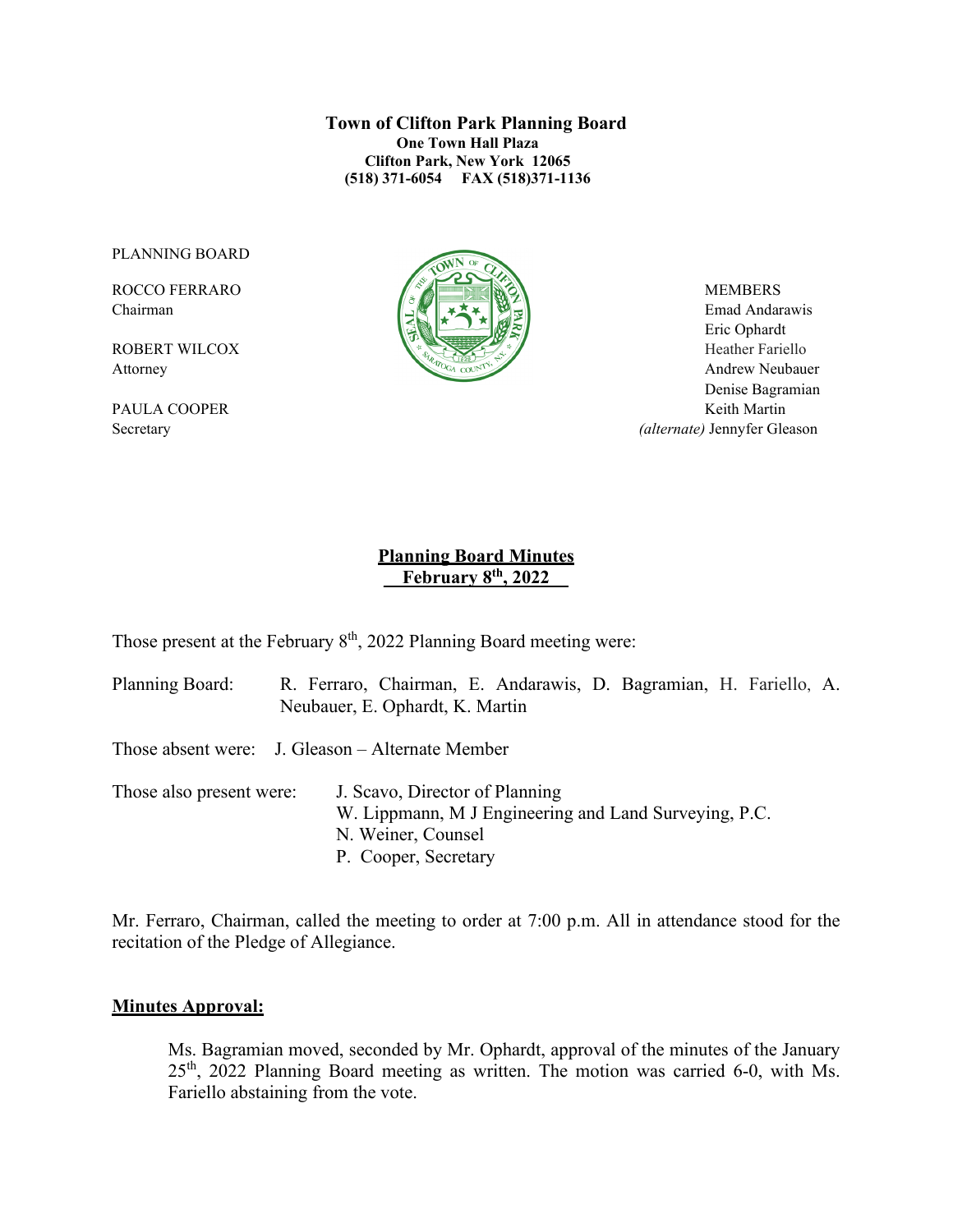## **Public Hearings:**

None

#### **Old Business:**

#### **2021-007 Northeast HVAC Solutions Expansion**

*Applicant proposes a 3,500 SF building expansion to their existing office. The addition will consist of a 3 bay garage and 1,500 SF office space on the second floor. Applicant proposes utilizing an existing unused curb cut on NYS Route 146 and abandon the existing shared access with the adjacent property. The parking lot will be expanded with 14 additional spaces. The project will be connected to public water and sewer, 898 Rt 146, Zoned: B-1, Status: PB – Preliminary Review w/ possible determination* SBL: 271.-4-20To be reviewed by: MJE Consultant: EDP Applicant: Fergusen Group, LLC Last Seen on: 12-14-21

#### **Consultant/Applicant Presentation:**

Jacob Brickstein – EDP – Mr. Brickstein stated that he has been in contact with the Saratoga County Sewer and Clifton Park Water Authority, as well as DOT for a curb cut permit with paperwork already submitted. He stated that the lot line has been approved and that variances needed for this application have been granted. He stated that this application is for an addition to the existing building for a total of 6,500 sf. Mr. Brickstein stated that there will be one new curb cut for the property and that the 29 parking spaces will be maintained as well as the existing buffer on the side and front of the property. He stated that a lighting plan will be provided, plumbing from the old building will be carried to the addition, the septic will be abandoned, and the building will be hooked up to public sewer. Mr. Brickstein stated that there is a vegetative depression on the site that will be utilized for stormwater management and the application does not call for a full SWPPP but a full water analysis was done. He stated that the application is within 100ft of a hydrant and that the hose length can reach '150' as required. Mr. Brickstein showed to all in attendance the renderings of the building proposal and stated it would keep the residential feel of the existing building.

#### **Staff Comments:**

**Steve Myers, Director of Building and Development issued a memo dated 1/26/22 stating:**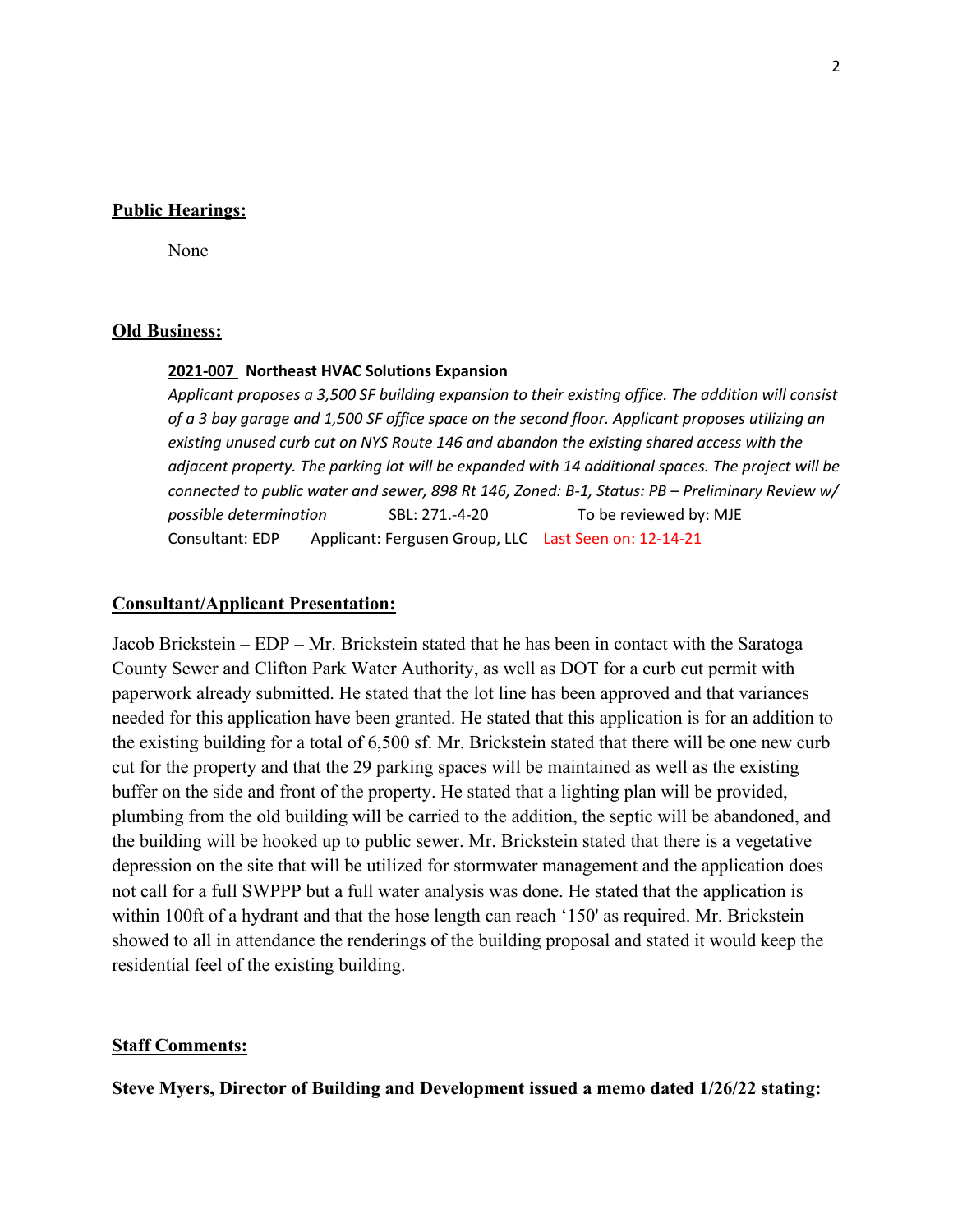- EDP is incorrect in their assessment of the need for a turnaround. It is required.
- EDP's discussion of the hydrant location it not relevant since the requirement for a hydrant within '100' is when there is a fire department connection which there is not since the building is not sprinklered.
- The '150' discussed for distance to a hydrant is actually '400' per NYSFC 507.5
- I believe all the required variances; including those for parking setbacks were approved.

## **Wade Schoenborn, Chief of the Bureau of Fire Prevention:**

1. Provide NYSFC compliant turn around for fire apparatus.

# **Scott Reese, Stormwater Management Technician issued a memo dated 1/27/22 with the following comments:**

1. No stormwater comments at this time.

# **The Environmental Conservation Commission held a meeting on 2/1/22 and issued a memo recommending:**

**1.** In keeping with the recommendations and goals of the Town Comprehensive Plan, the Applicant should replace the removed existing vegetation to the maximum extent practical and/or the use landscaping and grading to provide visual and auditory buffering between the project and adjacent roadways or other properties. Per 208-33 C Landscaping: Landscaping shall be in accordance with that similar associated with residential buildings, i.e., lawn areas trees and shrubs and other plantings to maintain a residential character. The ECC suggests that the applicant add some taller trees consistent with other properties in the 146 corridors.

# **Jennifer Viggiani, Open Space Coordinator:**

**Pedestrian Context:** As the Planning Board may be aware, there are existing concrete sidewalks along the south side of NY Route 146 along the entire frontage of this property, from US Route 9 all the way to the intersection of NY Rt. 146 & NY Rt 146A & Vischer Ferry Road. The Town of Clifton Park maintains the concrete sidewalk along the state road.

This building addition, with its addition of a new vehicular access to NY Route 146 should also include a pedestrian access from NY Rt. 146 to the front door of the building. Is there a front door on NY 146? It appears that the front door is actually at the rear of the building.

There appears to be an existing concrete sidewalk along the south side (rear) and the east side of the building where the front door is currently located, and appears to remain to be located. This existing concrete sidewalk could be extended to the existing sidewalks along NY Rt. 146. The distance appears to be about 80 feet of new sidewalks. Otherwise a sidewalk could connect along the proposed new driveway; although it looks there is no extra room between the proposed pavement and new building addition.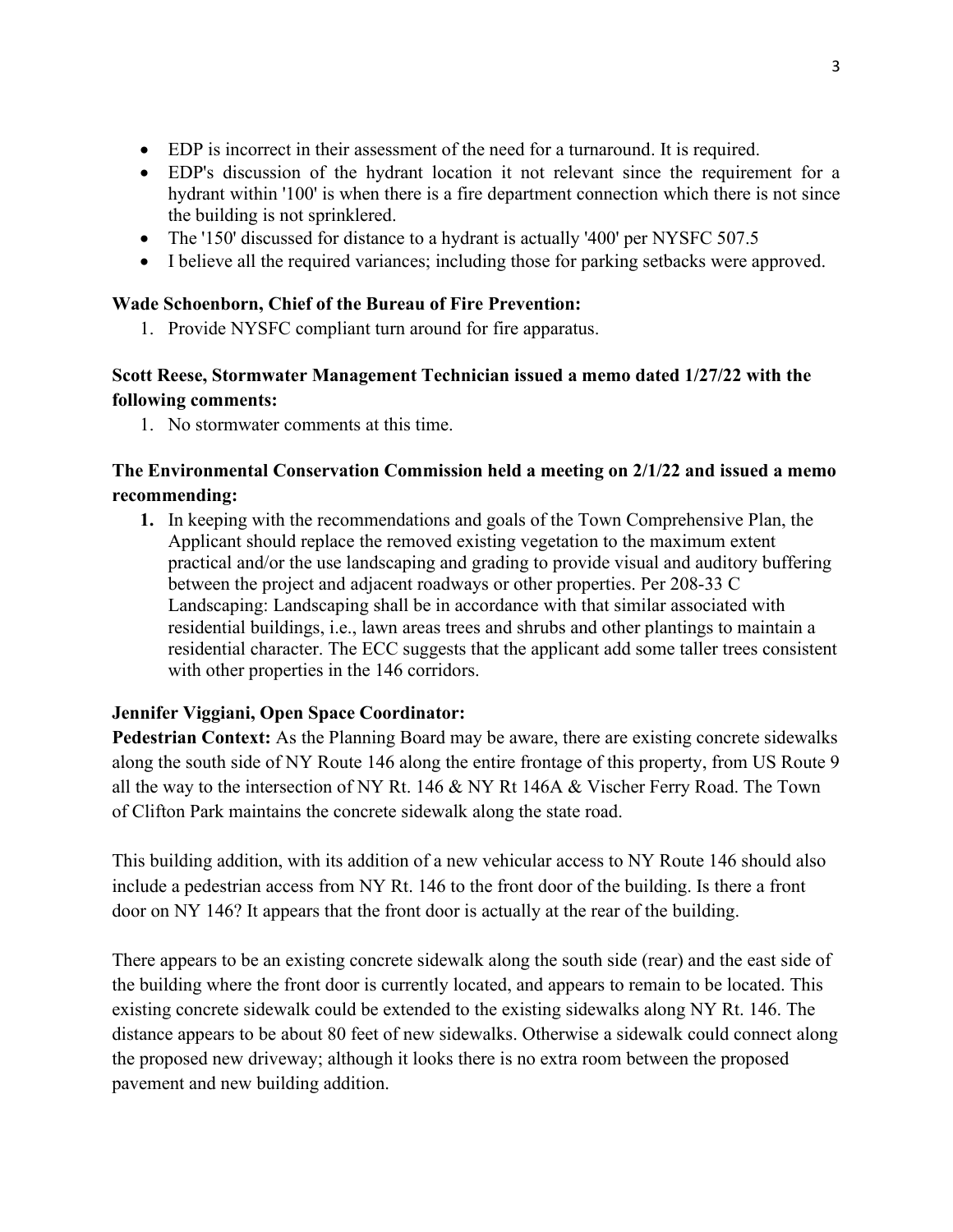The sidewalk could be placed to avoid the front and side trees and the front landscaping planter with the company sign.

# **John Scavo, Director of Planning issued a letter dated 2/3/22 with recommendations he made:**

- 1. The Saratoga Co. Planning Board issued a recommendation noting that the project would have no significant county-wide or inter-community impacts.
- 2. It is the applicant's responsibility to ensure that they have permission for the offsite improvements shown to remove the existing driveway connection to 900 NYS Route 146.
- 3. I appreciate the applicant adding a planting plan warranty note to page 7 of 10, Titled: Planting Plan.
- 4. I have no additional comments and appreciate the applicant's written response letter to all prior comments offered at the December 14, 2021, Planning Board Meeting.

## **Professional Comments:**

# **Walter Lippmann, P.E. of MJ Engineering in a letter dated 2/4/22 had the following comments:**

STATE ENVIRONMENTAL QUALITY REVIEW

1. No comments at this time.

# SITE PLAN

- 2. The plans need to indicate how roof drainage from the new building expansion will be collected and conveyed to the on-site stormwater management system.
- 3. The site plan provides little in the form of pedestrian linkages to and from the public right-of-way. The applicant needs to coordinate potential linkages from the site to exterior routes with the Town.
- 4. The striping detail shown on Sheet 9 is not consistent with striping shown on Sheet 4. Show the appropriate ADA accessible symbol within the two existing accessible parking spaces.
- 5. Provide location of the relocated parking lot light pole. Provide a lighting plan to delineate the type of fixture to be used and subsequent lighting pattern per Section 208- 115(C) of the Town Code.
- 6. The fire apparatus access road on the concept plan appears greater than 150 feet in length so a turnaround will be required to meet Section 503.2.5 of the IFC. The proposed driveway shall comply with the 2020 Fire Code of New York State. Written acceptance of the fire access shall be provided by the Fire Chief.
- 7. Any action on the application should be conditioned upon receipt of plan approval from NYSDOT, CPWA and SCSD#1. . A copy of each a permit/approval shall be provided to the Town.

# **Public Comments:**

No public comment.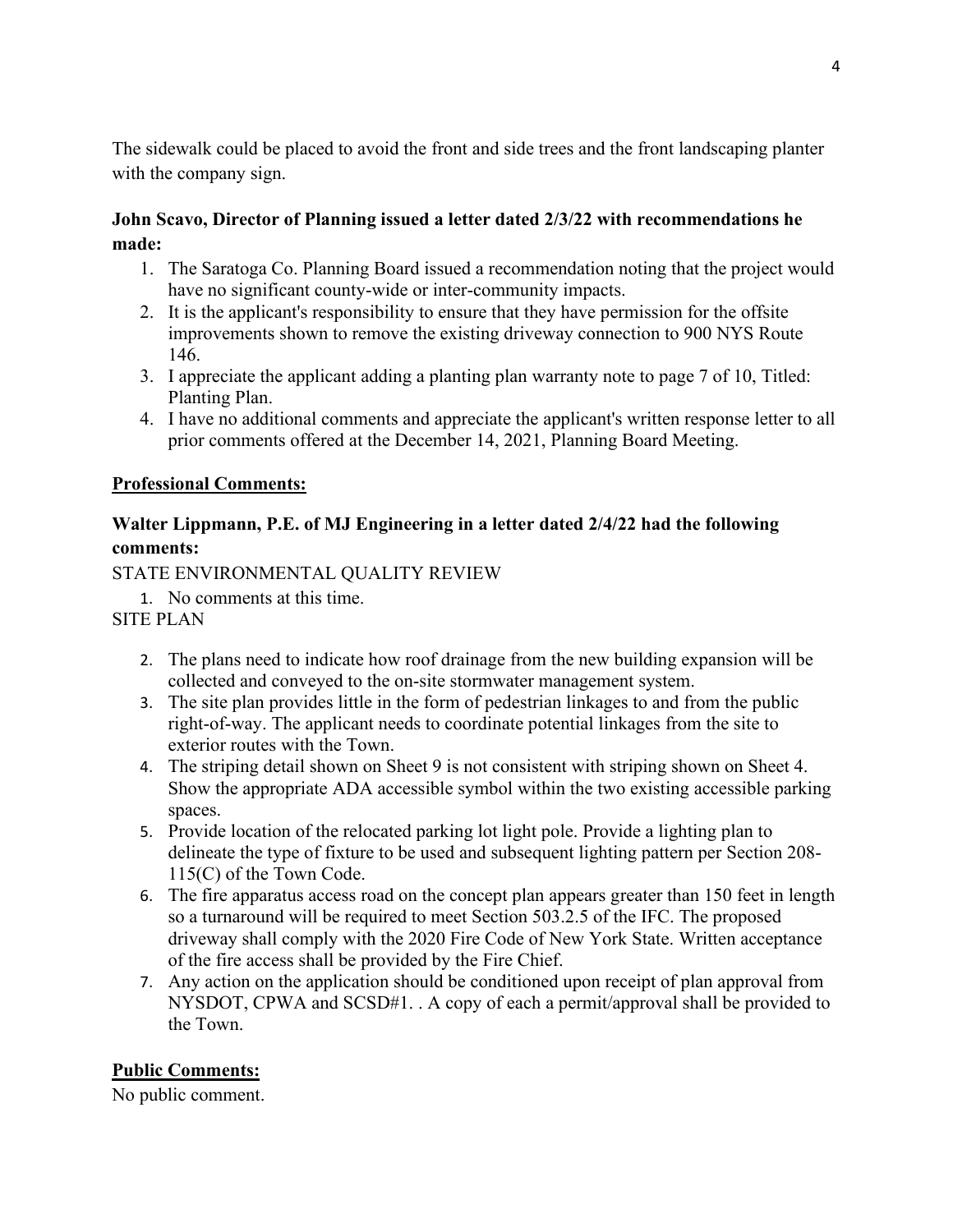## **Planning Board Review:**

Mr. Ferraro stated that fire access is a concern via the comments made by Mr. Myers and MJE, and that there seems to be a disagreement with the turnaround. Mr. Brickstein stated that he can contact Mr. Myers and work out the discrepancies. Mr. Ferraro stated that if the Board chooses to take action tonight on this application, and it is found that a turnaround is needed, the applicant may need to come back to the Planning Board for the change to the Site Plan. Mr. Scavo stated that he has spoken to Mr. Joe Dannible and that Mr. Dannible stated that he feels that the application is meeting the necessary requirements.

Mr. Ophardt asked if the application would have a pedestrian connection. Mr. Brickstein stated that they do not have one, but he can speak to the client and see if one can be provided, but it would be difficult as the main entrance of the building would be in the rear. Mr. Scavo stated that no customers are coming to the property, but only employees, so the pedestrian path could go either way. Mr. Neubauer stated that he is on the fence as well as there is no entrance at the front of the building and currently, no sidewalk exists.

Ms. Bagramian asked if there is a door in the front at all. Mr. Brickstein stated that there is not one, just in the rear of the building and another for egress on the side of the building. Mr. Ferraro stated that he believes that the comment made by Ms. Viggiani about the pedestrian path is for the roadside to the building. Mr. Andarawis asked if there could be a walkway from the driveway to avoid the parking lot.

Ms. Bagramian stated that she does not see it as necessary if there are no people walking there and only the company's employees coming in and out of the property.

Mr. Neubauer stated that if a walk is to be put in, it should be now as the building is changing. He stated that he could have one or not, but if one is decided on, he believes it would be better on the east side of the entrance

Ms. Fariello stated that the location of the business is not convenient for an employee to walk to get lunch and that she could be for or against it as well, she stated that she questions why the applicant should add more impervious surfaces as well if it is not necessary.

Mr. Ferraro stated that the applicant could extend the existing sidewalk for the building to the parking lot and not to 146 as Mr. Andarawis had suggested. Mr. Joe Dannible – EDP - stated that if this was done, the walkway would cross an overhead door access and there are no customers on the site. Mr. Dannible stated that he works next door to this application and has not seen a lot of foot traffic to the property.

Ms. Bagramian asked if there was a plan for access to the east side entrance. Mr. Brickstein stated that a sidewalk already exists at that location. Mr. Andarawis asked if that is connected to the east side of the building. Mr. Brickstein stated that it is an office and a walkway leading from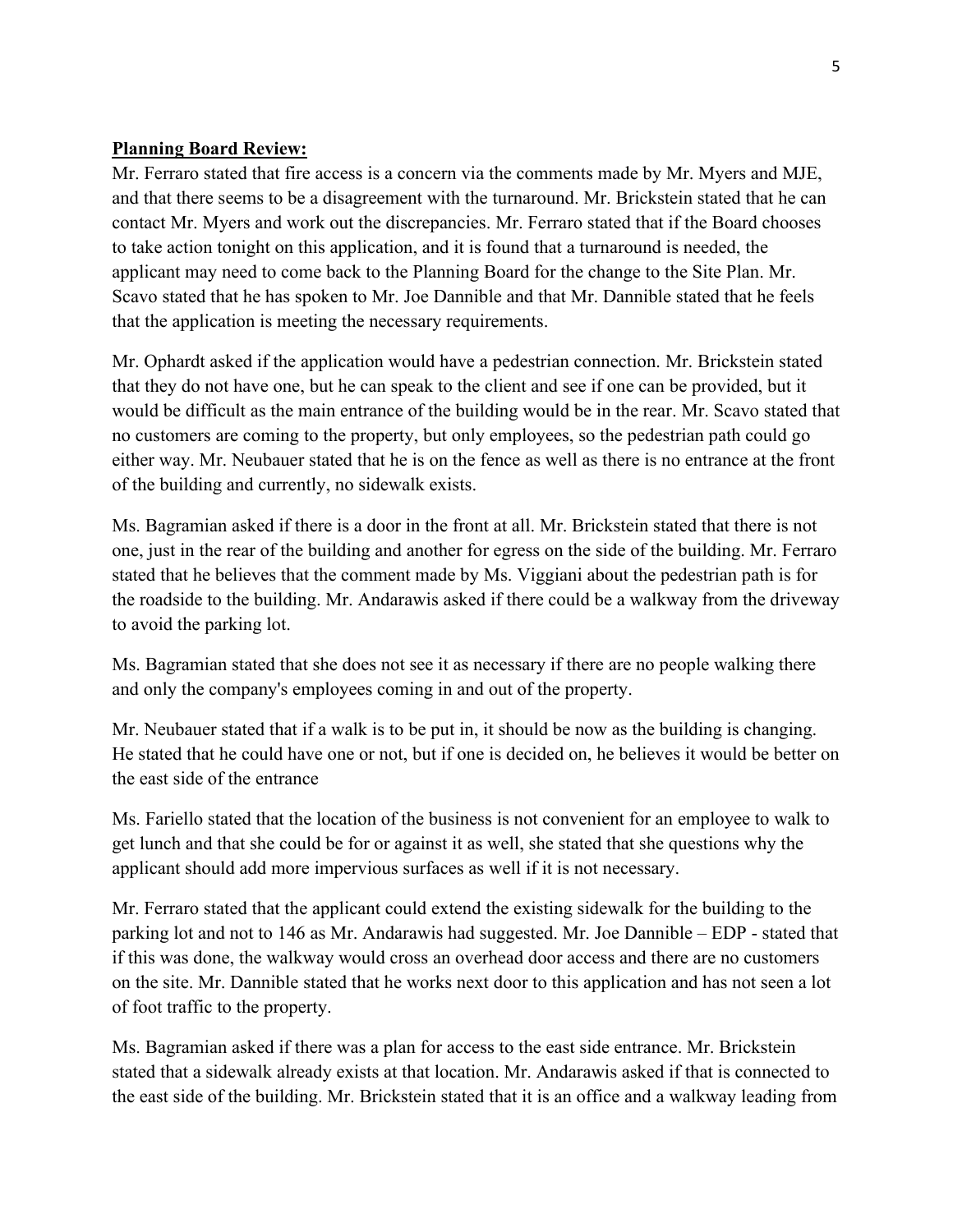it that is more of a landscape feature and leads to the parking lot and is not necessarily an actual sidewalk. Mr. Dannible stated that the east side entrance is the owner's office and strictly for emergency purposes.

Mr. Ophardt asked Mr. Scavo what Ms. Viggiani was looking for with this application. Mr. Scavo stated that she is looking for possible connectivity, and if it can be done, she asked why not include it.

Mr. Andarawis stated that an option would be to stripe the side of the driveway as pedestrian access up the west side. Mr. Neubauer stated this would be underutilized and that he would not like to see striping on the drive. Mr. Neubauer stated that, he would like to see it on the east side if access is needed.

Ms. Bagramian stated that she feels that this access may not be necessary and that she is in favor of striping the drive and that the Board should not guess if a future owner would need pedestrian access. Ms. Fariello stated that she agrees that the Board should be looking at what is needed today.

Mr. Ophardt stated that he is ok with no pedestrian access but feels the need for the Board to justify.

Mr. Scavo stated that if this was a concern that it should have been offered sooner rather than during final consideration of the application. He stated that if the property in the future would change the type of use, it would have to come back to the Board anyway and a decision could be based on that application's need.

Mr. Ferraro stated that this application may be an exception to the rule, and he is ok with not pushing for a walkway. Mr. Ferraro asked the applicant about the ECC comment about trees being moved closer to the roadside and what the applicant's plan is. Mr. Bricksatein stated that the landscaping would be extended and duplicated from the existing landscape at the road front.

Mr. Neubauer stated that adding more trees would take away from the façade and feels that the current landscaping is sufficient if the applicant duplicates it.

Ms. Bagramian moved, second by Mr. Martin, to establish the Planning Board as Lead Agency for this application, an unlisted action, and to issue a negative declaration pursuant to SEQRA. The motion was unanimously carried.

Mr. Ophardt moved, second by Ms. Fariello, to waive the final hearing for this application for the site plan review of Northeast HVAC Solutions Expansion, and to grant preliminary and final site plan approval conditioned upon satisfaction of all comments provided by the Planning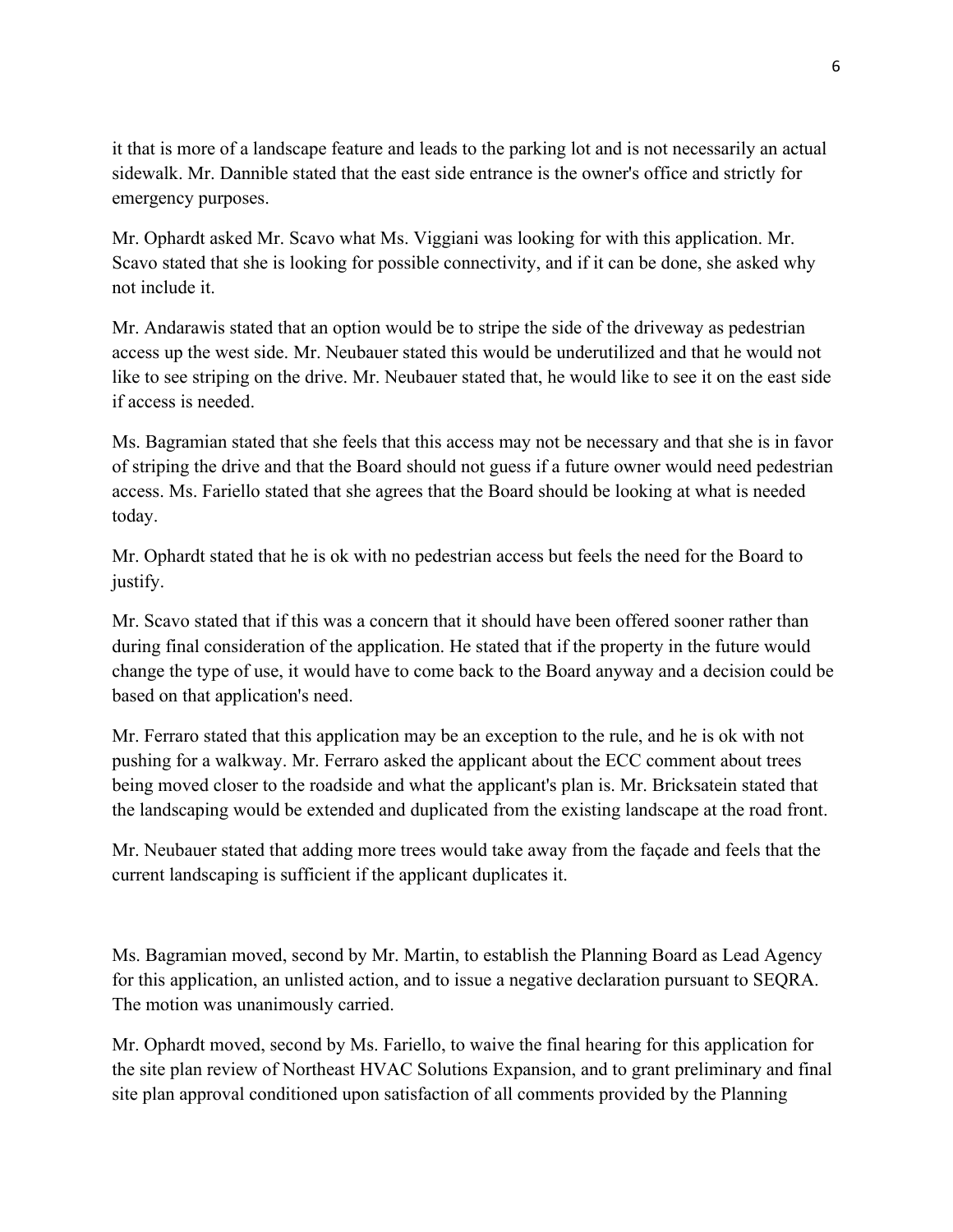Department, Town Designated Engineer, and all items listened in the final comment letter issued by the Planning Department.

## Conditions:

1. Prior to stamping the final plan, the applicant will reconcile the outstanding concerns regarding the fire access with Steve Myers, Director of Building & Development. If the plan has any substantial changes to meet the fire access requirements, the project will be remanded back to the Planning Board for additional review.

Ayes: 7 Noes: 0 The motion is carried.

## **Old Business:**

## **2020-051 Panera Bread Drive-thru**

*Applicant proposes construction of a stand-alone 4,200 sf restaurant with Drive-thru lanes to replace the existing Panera Bread location. The proposal includes a new drive-thru lane to the existing building to accommodate a potential drive thru window. Sidewalks will be reconfigured to allow continued pedestrian connection to the adjacent plaza to the southeast of the site, 20/22 Maxwell Dr, Zoned: TC3, Status: PB Final Review* SBL: 271.16-1-3 To be reviewed by: MJE Consultant: EDP Applicant: DCG Last Seen on: 11-19-21 (TAC)

## **Consultant/Applicant Presentation:**

Joe Dannible – EDP – Mr. Dannible stated that he is here presenting tonight with Mr. Donald McElroy with DCG and Mr. Bill Duffy, the District Manager for Panera. Mr. Dannible went over the existing conditions on the site stating that there is another restaurant on the property, and the building is about 15 years old. Mr. Dannible showed to all in attendance the original plan for the site from 2020 and stated that now with TAC guidance, the plan has changed and a new building would be constructed. Mr. Dannible stated that there would be construction of a new building and demolition to a portion of the old building to add a drive thru. Mr. Dannible stated in February of 2021 it was brought to the TAC as a new stand-alone building with a double drive-thru with an escape lane, a single-window was presented, and an outdoor dining area. In September 2021, elevation and façade updates were brought to the TAC. Mr. Dannible stated that in November 2021, the project went back to the TAC with changes such as brick and water bars added to the building and a second corner entrance. Mr. Dannible stated that rooftop screening was added for mechanicals, and an outdoor dining area was also added. Mr. Dannible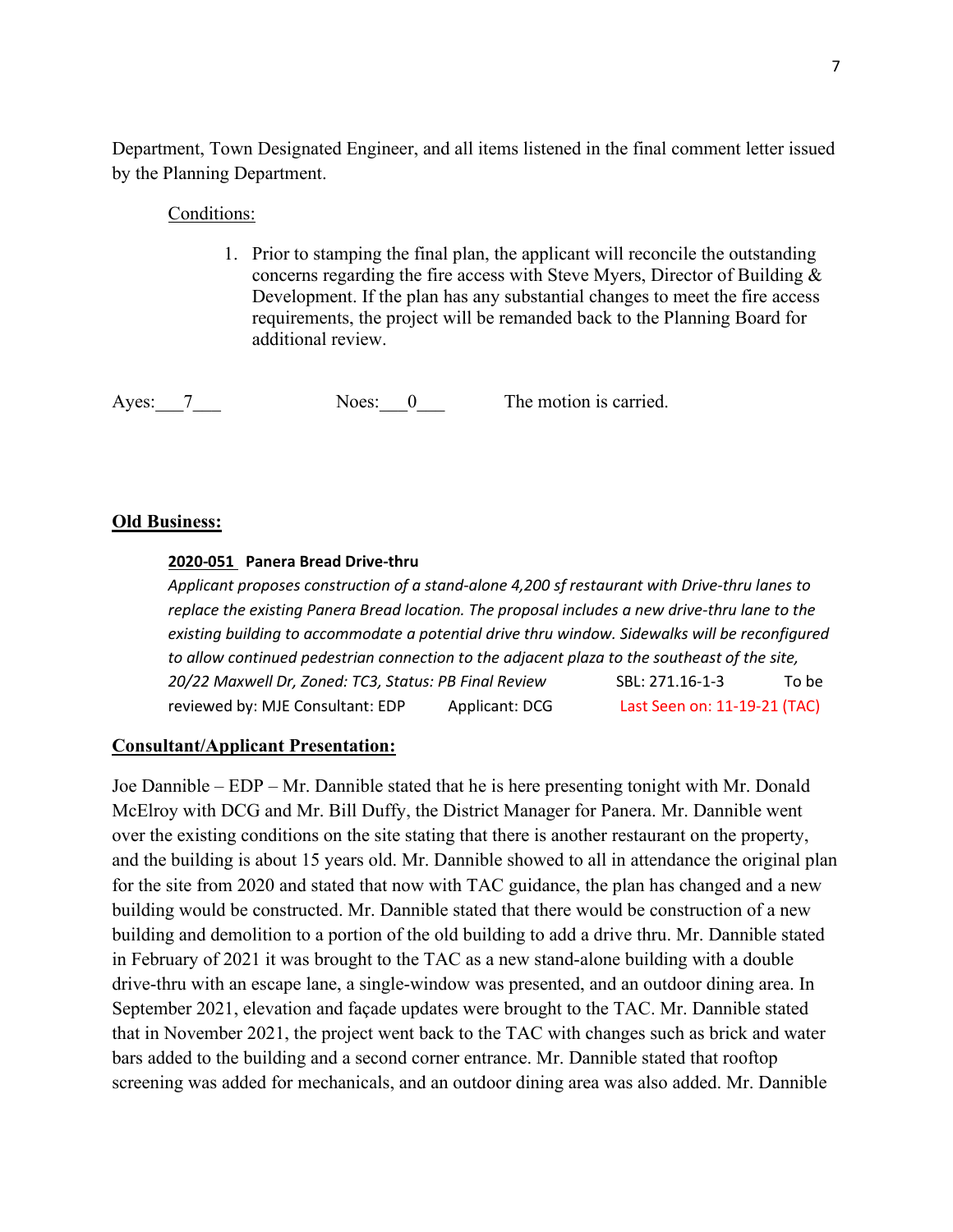stated that he has met with MJE to flush out any engineering comments before coming back to the Planning Board as well.

Mr. Dannible stated that there is now an exit-only lane going to Maxwell Drive that will be a right turn only to the light at Route 146. He said that there will also be a sidewalk connection with a crosswalk to the new Panera building and then to the existing building that would still be partially demolished and have access to the adjacent buildings. Mr. Dannible stated that there would be a decrease of 5.3% in impervious areas with this new proposal. He stated that the Mexican restaurant would have an expanded outdoor dining area. A future connector street has also been designated to go from Maxwell Drive to the Village Plaza, and there would be lights and trees on the property. Mr. Dannible stated that the new patios and outdoor dining would fit into the more walkable Town Center and help reduce the dependence on vehicles and push for a more walkable area. Mr. Dannible stated that the lighting plan is attached to the new plan and that there are 2 routes of emergency access and he feels others are not needed as stated by Code Enforcement Officer. Mr. Dannible stated that the new building would be sprinklered and conditioned upon the applicant meeting the requirements of the NYS Fire Code, including the fire apparatus access section.

### **Staff Comments:**

#### **Steve Myers, Director of Building and Development issued a memo dated 1/26/22 stating:**

- All drive aisles are required to be 26' wide per NYSFC not 24' as shown
- The angled parking lot should be eliminated since the total width of the drive thru is required to be 26' and the ability to see oncoming traffic is restricted.
- No turning analysis provided as stated in #12
- Parking spaces at southwest end of existing building conflict with proposed drive thru lane and will force traffic to either drive against each other or go thru drive thru lane. Their current location will force them to back into drive thru lane
- Four (4) parking spaces at northwest corner of property should be eliminated due to conflict with traffic coming out of the drive thru lane.
- No overhead lines will be allowed in area of building
- Fire department connection not shown.

#### **Wade Schoenborn, Chief of the Bureau of Fire Prevention:**

- 1. Drive aisles are required to be 26' wide per NYSFC
- 2. Specify your fire apparatus access to the rear portion of the building

## **Scott Reese, Stormwater Management Technician issued a memo dated 1/27/22 with the following comments:**

1. The under drain of the permeable paver section should be placed above the reservoir in order for it to perform as a partial infiltration practice.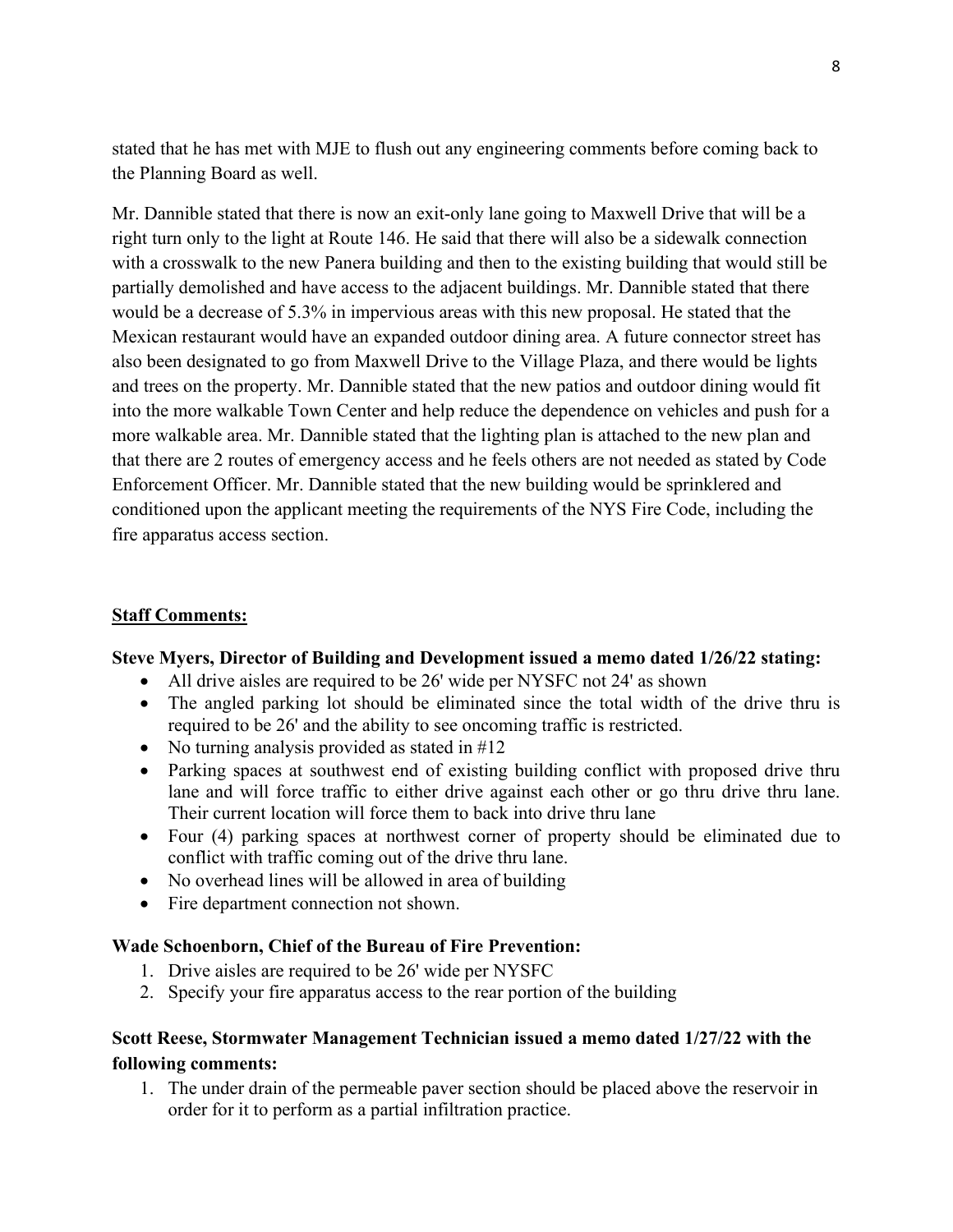## **The Environmental Conservation Commission held a meeting on 2/1/22 and issued a memo recommending:**

- 1. The ECC is concerned about the density and the flow of traffic on this congested site. Specifically, the flow exiting the proposed drive-thru of the existing building and the drive-thru inflow of the proposed new Panera Building are examples of this congestion. In addition to traffic trying to exit and enter those two driveways there is a proposed dumpster area and parking spaces which will further complicate the traffic pattern.
- 2. The ECC supports Jen Viggiani's comments regarding The pedestrian circulation in this Town Center Area connecting two commercial properties with lots of small businesses that can mutually benefit from this proximity – appears to go from a reasonable, welllandscaped pedestrian experience that exists today, to a much more functional, required connection – but that does not create the same type of connection from a user experience.
- 3. In keeping with the recommendations and goals of the Town Comprehensive Plan, the Applicant should replace the removed existing vegetation to the maximum extent practical and/or the use landscaping and grading to provide visual and auditory buffering between the project and adjacent roadways or other properties. (Note: The applicant is removing several large trees as part of the proposed plan and the ECC urges replacement of this vegetation.)
- 4. The ECC notes that the sidewalk width should be10' minimum.
- 5. The standard access width is 12' per the TC3 and this plan does not reflect this.

#### **Jennifer Viggiani, Open Space Coordinator:**

**Pedestrian Context:** As the Planning Board may be aware, the NYS DOT recently improved crosswalks at NY Rt 146 and Maxwell Drive, adding two (2) more crosswalks and pedestrianactivated signals to create a complete network of crosswalks at all four crossings of the full intersection. Additionally, please know the Town of Clifton Park is working on a new sidewalk connection along the north side of Rt 146 from Northcrest to Maxwell Drive, to close the gaps in the pedestrian circulation along NY 146 with grant funds from NYS DEC.

This project site, located at the southeast intersection of Rt 146 and Maxwell Drive, is flanked by existing concrete sidewalks along the east side of Maxwell Drive and along the south side of Rt 146. The Town of Clifton Park has a management agreement to maintain these sidewalks on the town road and the state road. Recognizing the current NYS DOT large stormwater drainage features parallel to the south side of NY Rt 146, as an impediment and considerable challenge to a direct pedestrian connection to NY Rt 146, the applicant's provision of a direct connection to Maxwell Drive nearer to the NY Rt 146 intersection is important, and it appears that the applicant has clearly addressed this concept.

The inclusion of a future street from the Town Center Master Plan and Zoning – is noted and appreciated for the demonstration of how future vehicular and pedestrian circulation could be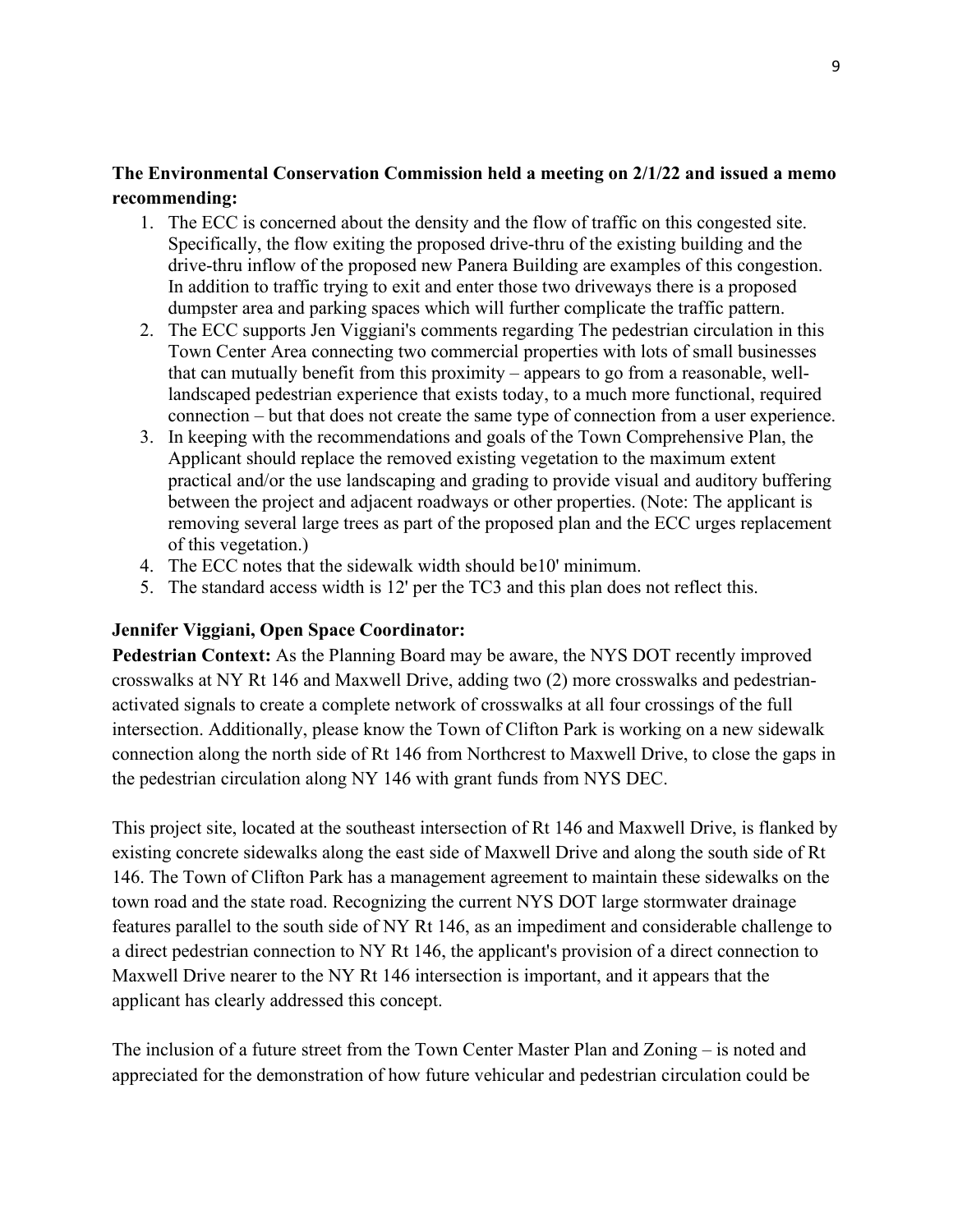enhanced in the future to connect the site with a mid-point access from Maxwell Drive easterly through the site to connect to the commercial properties to the east – in a logical concept.

**One small area that could be improved, potentially, is the second drive-thru location proposed for the proposed rehabilitated existing Panera building space**. While the proposed reduction in the building footprint (duly noted) allows for a "smoother" fit of a two-lane drive through, the plan also shows the addition of five (5) parking spaces in this tight corner of the parcel, that would require the demolition of the existing outdoor seating area; removal of two (2) trees, removal of existing shrub vegetation, and the overall loss of character of the gathering space, and the relocation of the sidewalk from a relatively smooth, layout, to one that has three (3) right angle turns and places the pedestrian experience to be significantly closer to the rear of two adjacent dumpsters on separate commercial property to the east; and creates a sidewalk with a straight view of walking towards the new dumpster location on the project site. The pedestrian circulation in this Town Center Area connecting two commercial properties with lots of small businesses that can mutually benefit from this proximity – appears to go from a reasonable, welllandscaped pedestrian experience that exists today, to a much more functional, required connection – but that does not create the same type of connection from a user experience. Could there be some additional consideration in this corner of the project site to potentially reduce the pavement needs for the cars, and to improve the pedestrian connection to maintain the quality that now exists? Could there just be perhaps two pull-off, parallel spots, and not five, pull-in diagonal spots? This would ease the need for the sharpness of the sidewalk layout and allow for leaving a bit more actual green space.

**PEDESTRIAN WALKWAY LIGHTING:** Will there be adequate pedestrian walkway lighting, at the height required by Town Code, placed in this rear corner small parking area/drive-thru area along the existing building, as well, to address the light poles that are slated to be removed?

**PEDESTRIAN AMENITIES:** Per the Town Form-Based Code, all new development or redevelopment projects shall provide common pedestrian amenities, such as benches and bicycle racks, commensurate in quantity to the size of the project, as directed by the Planning Department.

For the new building, the applicant appears to be providing a significant amount of outdoor seating for the proposed restaurant building.

It is recommended that **bike racks** be placed within this overall commercial plaza – at least one bike rack per each building to handle bike parking for at least 2 to 4 bikes, at a convenient location that gives ample room for bike parking.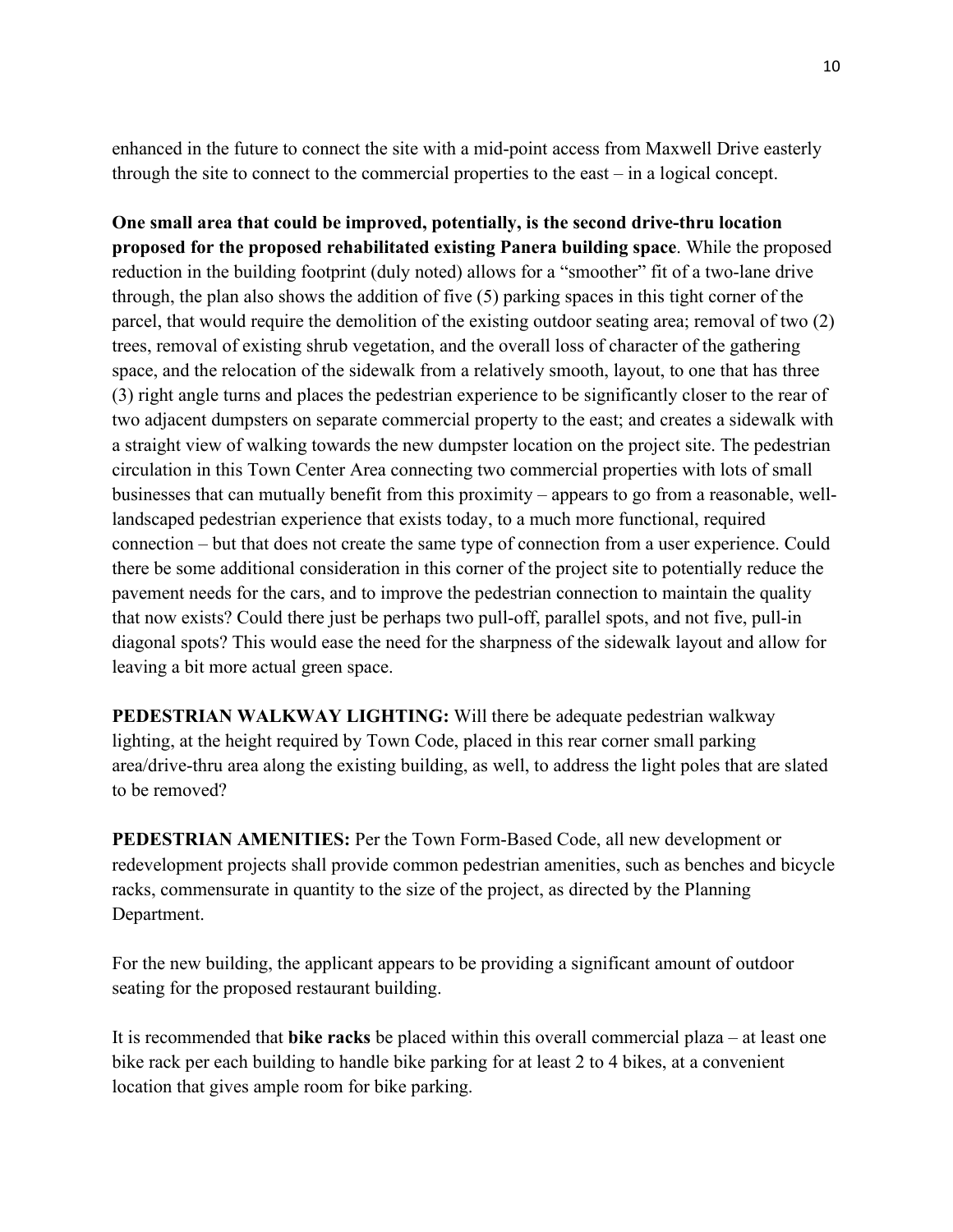**ELECTRIC VEHICLES AND E-BIKES.** Will this project supply infrastructure for electric vehicles, or electric bikes to charge their batteries while visitors are patronizing these establishments?

Is there a need for two lanes for the drive-through associated with the renovated existing Panera building? Is there an absolute need for 2-driving lanes plus the parking here? Would it be feasible to retain the some more of the greenspace/ and smooth out the sidewalk connection through the greenspace? Could this small parking area be further reduced to allow for more greenspace and an improved pedestrian connection in the Town Center area of Clifton Park?

Mr. Scavo stated in the meeting that there is a transformer obstacle for the pedestrian path. He stated that he is ok with waiting until the time of construction to determine the exact location of the path.

# **John Scavo, Director of Planning issued a letter dated 2/2/22 with recommendations he made:**

## **Site Plan for Panera Bread, 304 Clifton Park Center Road**

Request to construct a 3,100 square-foot restaurant for Panera Bread with a drive-thru at 22 Maxwell Drive. The parcel lies within the TC-3 General Zoning District, allowing for a restaurant with a drive-thru as a permitted use subject to Site Plan approval by the Planning Board. The existing Panera Bread store location will be retrofitted to contain a drive-thru with modifications to an outdoor dining area.

## **Site Description**

The subject property is located at 22 Maxwell Drive, bounded by two frontages along Maxwell Road to the West and Route 146 to the North, with a mixed-use commercial strip mall to the East and South. The existing built environment was built under the B-4 Highway Business Zoning Regulations.

## **Site Location Map**

See Mr. Scavo's letter

## **Preliminary Plan Set Proposed Conditions**

The existing 2.27+/-Acre project is proposed for redevelopment. Proposed is:

- 1. Within the existing building 2-Restaurant Uses
	- a. 6,200 sq.ft. (Restaurant 1)
	- b. 3,100 sq.ft. (Restaurant 2, with Drive-thru)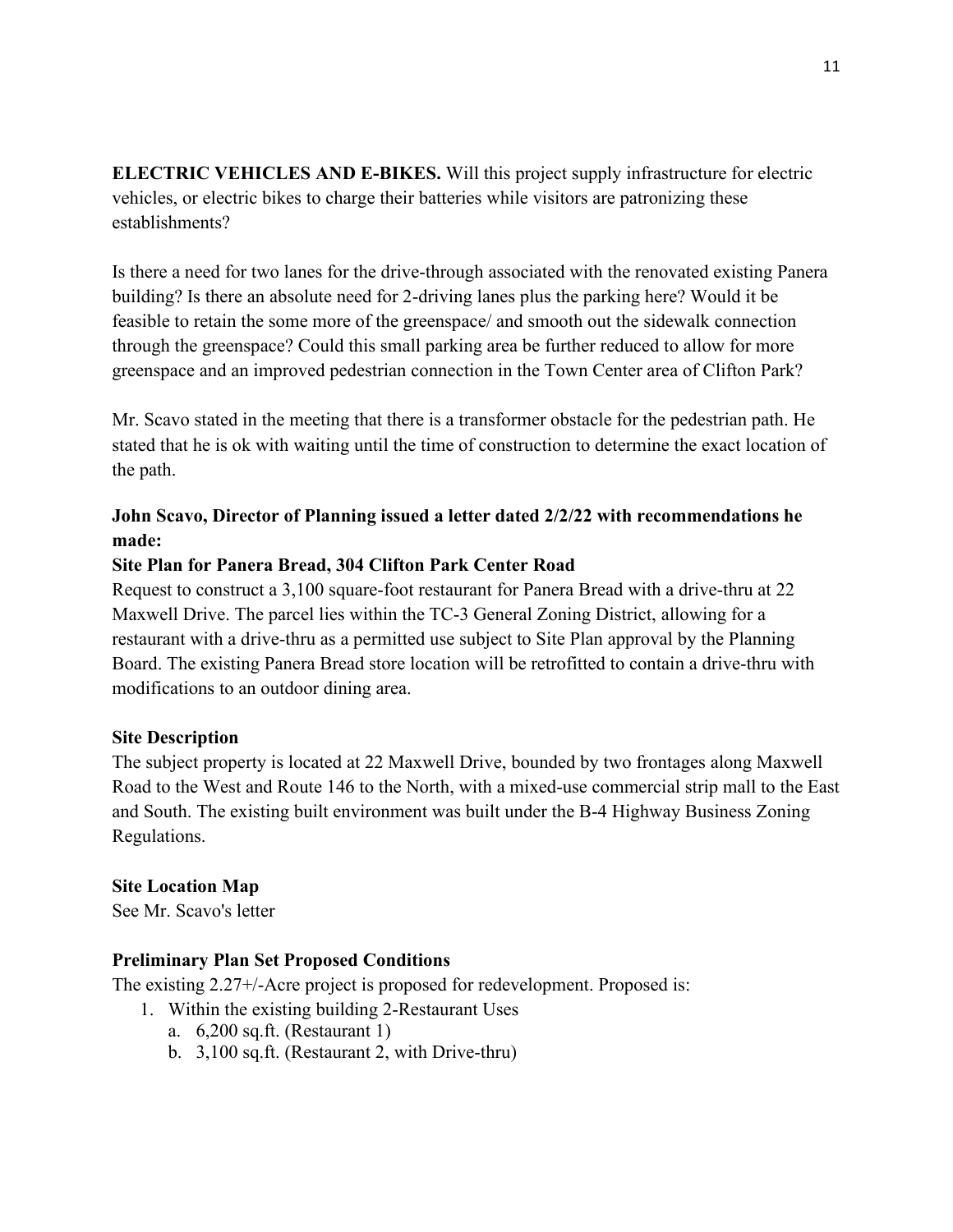- 2. New free standing in-fill building approximately 4,200 sq.ft., a drive-thru w/bypass lane, and 1,500 sq.ft. outdoor patio to be constructed primarily within existing surface parking area of the site
- 3. Outdoor parking area, 114 spaces provided
- 4. Outdoor dining area with permeable pavers
- 5. On-site stormwater management systems
- 6. New utility service hook-ups to public water  $\&$  sewer at the new building
- 7. Landscaping
- 8. Existing curb-cut onto Maxwell Drive with the addition of an exit only curb-cut onto Maxwell Drive to decrease conflicts in the parking area with existing drive thru traffic from Panera with dine-in vehicles and patrons

The project proposes to disturb less than 1 acre. Existing impervious coverage within the project site will be reduced from 82.3% to 77.00%, resulting in a 5.3% decrease in impervious surface. The project design engineer does not anticipate a change to the stormwater drainage characteristics of the property as a result of the proposed improvements.

## **Review Process to Date**

A conceptual review meeting was held with the Planning Board on November 10th, 2020, to review the applicant's initial concept drawings and discuss the process, site concerns, and challenges for the applicant to consider. A Town Center Technical Advisory Committee (TAC) then proceeded to meet with the applicant on three separate occasions to perfect a site plan that best meets the vision, goals and objectives of the form based code. The meeting dates for those TAC meetings were:

-March 17, 2021 -September 29, 2021 -November 19, 2021

The Saratoga Co. Planning Board (SCPB) offered a recommendation that the project would have no significant county-wide or inter-community impact.

## **Conformance to the Master Plan**

The property is located in Clifton Park's Town Center. The Master Plan recognized the Town Center should evolve to function as a mixed-use environment with civic, commercial, and residential uses. The Master Plan focuses considerable attention on the Town Center's evolution towards a sustainable, economically healthy, pedestrian-oriented, and well commented Town Center to be the commercial and civic heart of the community. To achieve this goal, the Master plan allowed the introduction of mixed-use tenancy, including residential, integrated within the Town Center, and created a more compact development pattern promoting pedestrian connections.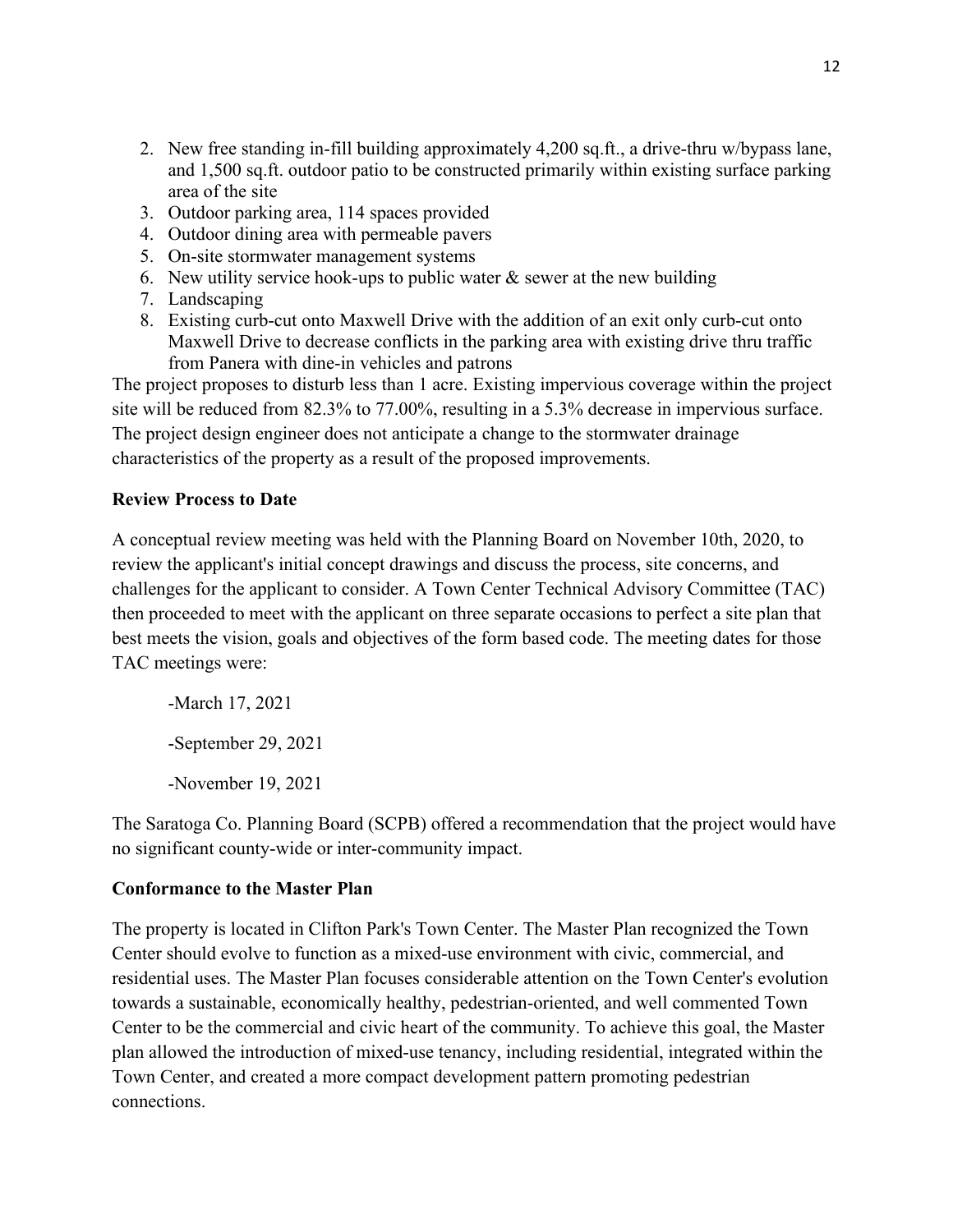The Master Plan included urban design recommendations for the town center, encouraging busy shopping streets with pedestrian activity. The Master Plan seeks to site buildings closer to the roadway with vibrant façades, entrances, landscaping, dining areas, and storefronts that enliven the streetscape with sidewalk and public amenities.

Town Staff believes the application substantially conforms with those recommendations. The proposed building is located adjacent to Route 146 and provides pedestrian access to the private businesses to and from the public right of way. The applicant proposes enhanced landscaping and is increasing outdoor seating opportunities for the new and existing buildings for patron use, increasing lively streetscape appeal. There are windows and other architectural design elements consistent with the form-based code design standards shown for the new Panera Building. The applicant also developed a redesign with the potential for a future through street or private street from Maxwell Drive connecting to the adjacent property to the East of this project site.

The applicant, a national restaurant chain, has made a serious effort to design a building that will be integrated into an active town center that is walkable and connected.

## **Recommendation for Next Steps**

In accordance with the Design Development Review Process promulgated by the Clifton Park Town Center Zoning Code, the Site Plan application has been prepared for consideration of a final decision by the Planning Board to Approve, Approve with Changes, or Deny the request.

Mr. Scavo stated that there is a conflict with the Staples shared entry and circulation, and he stated that he feels that the one way out to Route 146 would be the best option. He stated that McDonald's is very similar to the proposal.

## **Professional Comments:**

# **Walter Lippmann, P.E. of MJ Engineering in a letter dated 2/4/22 had the following comments:**

## SHORT ENVIRONMENTAL ASSESSMENT FORM

1. Please provide an updated SEAF reflecting the proposed new facility, the original scope of work was to include a drive thru to the existing Panera restaurant.

# SITE PLANS

2. If the Planning Board allows the angled parking along the bypass lane of the drive thru addition, the proposed 60-degree angled parking spaces would require an 18 feet aisle width per Section 208-26. The aisle width could be reduced if the angled parking was at 30-degrees.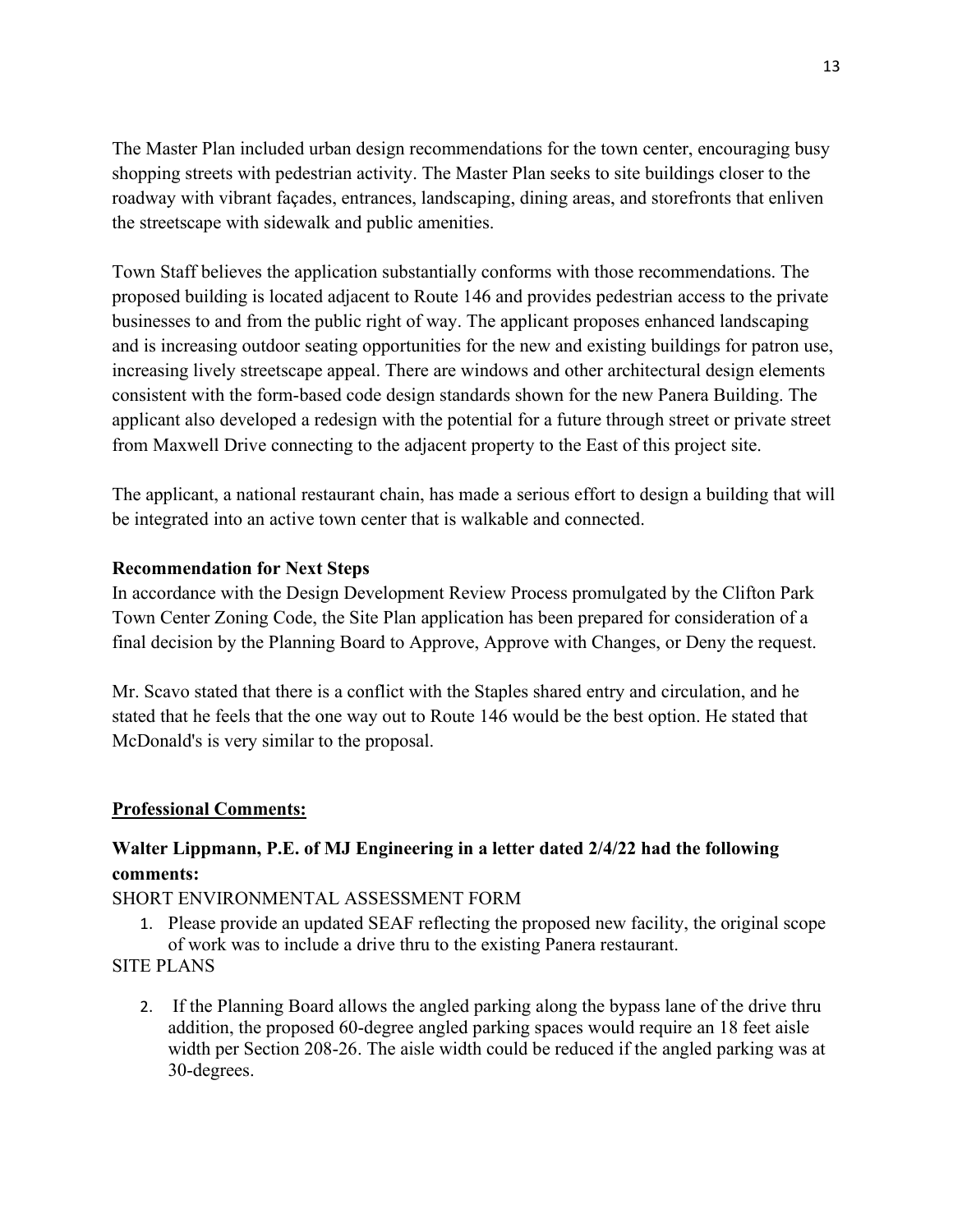- 3. Any action on the application should be conditioned upon receipt of plan approval from CPWA and SCSD#1. A copy of each approval shall be provided to the Town.
- 4. The proposed fire apparatus road shall comply with the 2020 Fire Code of New York State. Written acceptance of the fire access shall be provided by the Fire Chief.
- 5. Provide the HydroCAD input data for the permeable pavers section. It is suggested to provide a 12-inch reservoir thickness with the under drain at top to encourage infiltration.

## **Public Comments:**

Anthony LaFleche - 21 Wheeler Drive – Mr. LaFleche asked if the access to Maxwell Drive that is being proposed would be a one way. Mr. Dannible stated that it would be a one way out and that traffic would have enough room to merge into the left hand only turning lane as well. Mr. Dannible stated that there may be some traffic conflict but the Town feels this is best as most of the time it would not be a problem and there would be no traffic entering from that location. Mr. LaFleche asked where the location of the future street would be. Mr. Ferraro stated that the street is a concept and location is still to be determined and that he felt the applicant did a good job on the conceptual review for the future of the space.

## **Planning Board Review:**

Ms. Bagramian stated that she feels that from the first TAC meeting to today, the site plan looks better and that she likes the exit-only road to help with pedestrian safety and traffic flow. She stated that she feels the freestanding building would also improve the area and asked how much of the old building would be demolished. Mr. Dannible stated that about 50% of the old Panera would be removed to allow room for a drive-thru. Mr. Duffy stated that the projected date for the new building to be occupied is about March 2023.

Mr. Ophardt stated that he is struggling with site access from the shared entrance. Mr. Dannible stated that Staples, Panera, and the old Ruby Tuesdays were all approved together, and the entrance was decided on at that time. He stated that to relocate this entrance now would be extensive and break tenant commitments. Mr. Ophardt stated that he saw about 38 parking spots occupied tonight and that the current parking is about 150. He stated he has concerns with parking with the proposal being 90. Mr. McElroy stated that the drive-thru design is being used to cut down on parking. Mr. Duffy stated that according to corporate 50% of sales are now through drive-thru and thus decreasing parking.

Mr. Neubauer stated that Mr. Ophardt is correct but feels that the future roadway that was discussed in the TAC meeting will benefit and that 2 curb cuts are not a good idea. Mr. McElroy stated that changing the current curb cut would entail getting Staples to agree and this is not just this property's decision.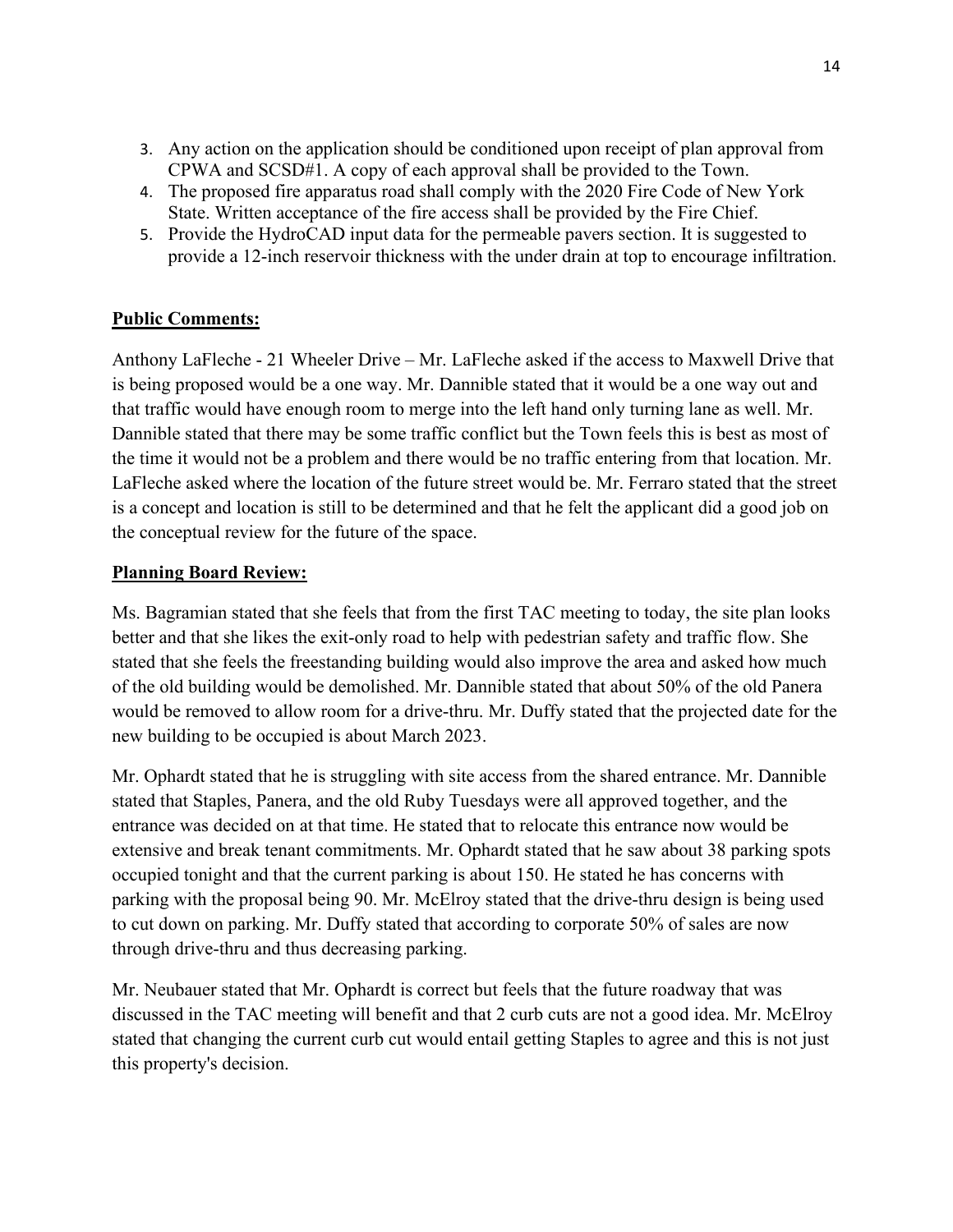Mr. Ophardt stated that he feels there may be conflict in movement in and out of the drive thru as it is busy at lunchtime and that he does not want to see backups. Mr. Dannible stated that the setup is 2 lanes that merge into one and the drive-thru lanes can stack 6-8 vehicles. Mr. Dannible stated that there is the potential for overflow dependent on the tenant for the older building with a drive-thru as well. Mr. Ophardt stated that peak p.m. hours can get very busy and stated that he has seen the Panera on Wolf Road back up to the road and he has concerns with the parking next to the drive-thru on the old building. Mr. Dannible stated that the slanted parking by the drive thru would be for employees most of the time but is not designated specifically for them.

Mr. Ferraro stated that he shares the same concerns for the slanted parking at the old building's proposed drive-thru. Mr. Dannible stated that this drive thru would be a single lane with an escape lane or a back-out lane, this drive-thru does not have 2 lanes like the new building. Mr. Duffy stated that the new building drive-thru would go from an order lane and a rapid pickup and merge to a one lane drive-thru with an escape lane. Mr. Scavo stated that the order ahead would bypass a queue and go right to a window for pickup. Mr. Duffy stated that this layout is similar to the Panera in Latham and that you can get through in under a minute. Mr. Dannible stated that Panera has a team that evaluates every aspect of every site and if they feel something is not feasible, they will not back the project.

Mr. Ophardt stated that he likes the layout and concept of the building but still has concerns about the drive-thru and parking with the existing building. Mr. Ophardt asked if Mr. Lippmann had concerns. Mr. Lippmann stated that he has no concerns other than he feels that the parking needs to be more angled or the escape lane widened for safer baking out of the parking spots. Mr. Lippmann stated that the right turn only out of the new building is 100' from the light, so it is within code. Mr. Dannible stated that if Panera is successful, the future tenant of the old Panera would change use. Mr. Duffy stated that there are only 4-5 minutes per week based on the Malta location that the drive-thru is backed up. Mr. Scavo stated that true walkability of the area would need to increase as residency increases, and vehicular traffic would decrease. Mr. Dannible stated that the Town Center intends to build increased density of the area.

Mr. Neubauer stated that this proposal is preferred to be done with incremental changes. Mr. Ferraro stated that potential conflicts with the existing building and the drive-thru could be decreased if the parking was designated as employee parking. He stated that there could also be other conflicts with a tenant unknown, so he would like to see this drive-thru stay a single lane. Mr. Dannible stated that what this proposal shows is what will be developed.

Mr. Neubauer asked when the angled parking adjacent to the old building was proposed. Mr. Dannible stated it was first proposed at the February 2021 meeting and then at the September 2021 meeting and both times there were no concerns from the TAC committee. Mr. Neubauer asked how imperative the parking is. Mr. Dannible stated that it is important and that they will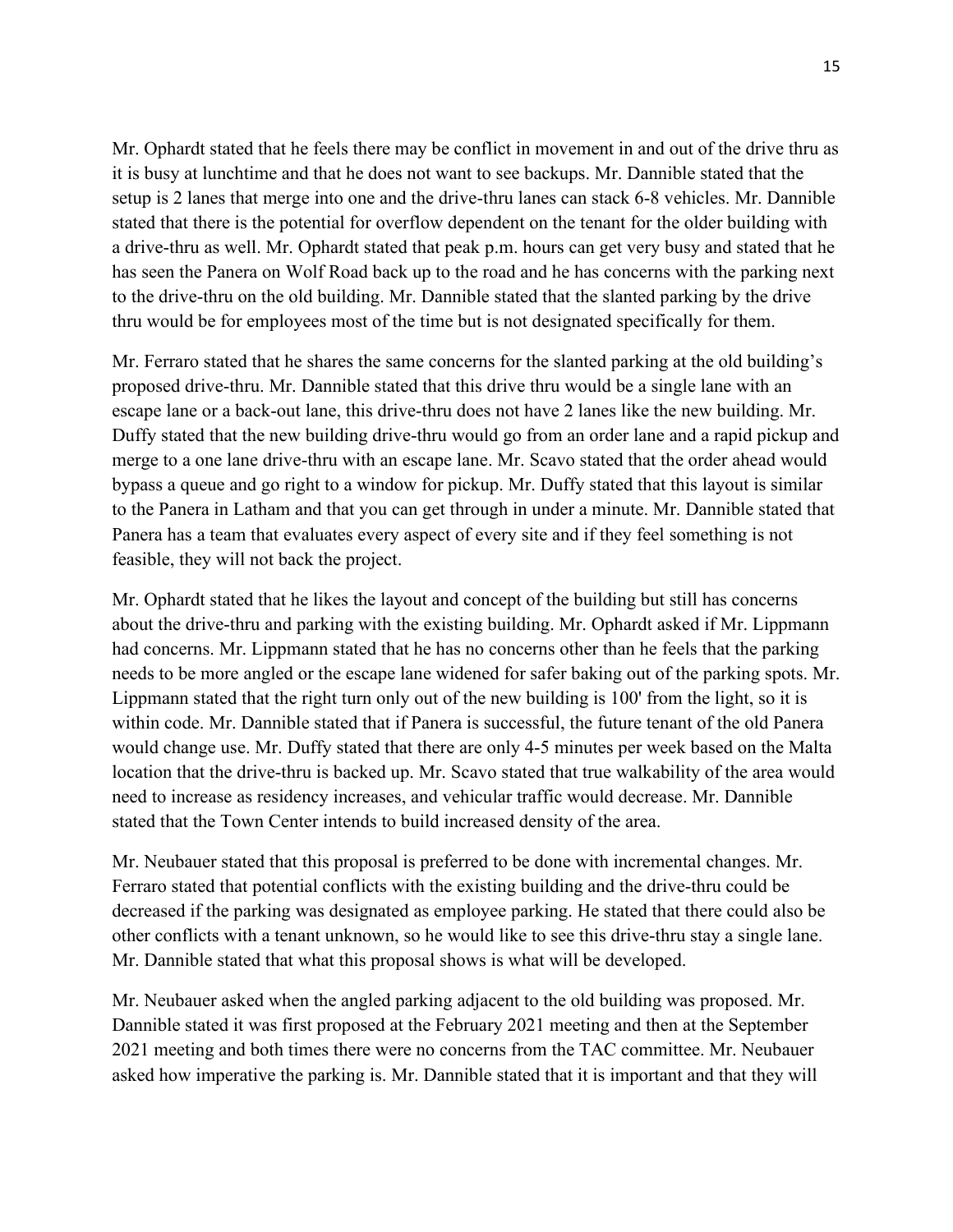designate it as employee parking and will add it to the plan. Mr. McElroy stated that he agrees and will make it designated employee parking.

Mr. Andarawis stated that he feels that it is a safety issue as if the employees are backing into an escape lane; it is more likely that a person in a rush is to be driving on it while they are trying to back out. Mr. McElroy stated that he is willing to cut back the building a little or add 5 more feet in the lane to accommodate the concerns of the Board.

Mr. Ferraro asked about the comment made by Mr. Scavo and the removal of landscaping that it proposed. Mr. Dannible stated that the plan calls for 5 trees to be removed and 11 to be planted. Mr. Ferraro suggested that the Board may be able to approve the new building without the changes to the existing building included. Mr. McElroy stated that this project is a whole and that he would like them approved or not together. Mr. Scavo stated that he is comfortable with the applicant working with him and MJE and showing the TAC any changes.

Mr. Neubauer stated that he feels that Mr. Dannible did a good job on the project and that changes to date are improvements to the original plan and creative thinking was used. He stated that he feels the architecture looks nice and meets the formed based code and feels the incremental change is acceptable here. Mr. Neubauer stated that he has confidence in MJE and the Planning staff to mitigate what needs to be adjusted. Mr. Martin agreed with Mr. Neubauer's comment.

Mr. Andarawis asked if there are any significant changes would the application be remitted back to the Planning Board. Mr. McElroy stated that any national or local tenant would evaluate the site to see if it accommodates them. He stated that a new tenant would not be until a year or so down the road. Mr. Andarawis stated that he feels that the applicant has the opportunity for lower plantings in the patio area to help block headlights from the parking lot. Mr. Dannible stated that the plantings on the plan are a minimum and that more may be added as the site is developed to make the site more appealing.

Mr. Ferraro thanked the TAC for assisting in this application. He stated that he would like to see a bike rack added to the plan and Mr. Dannible stated it can be, and Mr. Ferraro added that the trail does not need to be 10' as it will be a pedestrian path.

Mr. Martin asked for EV parking to be added to the site. Mr. Dannible stated conduits can be added.

Mr. Ophardt moved, second by Mr. Andarawis, to establish the Planning Board as Lead Agency for this application, an unlisted action, and to issue a negative declaration pursuant to SEQRA. The motion was unanimously carried.